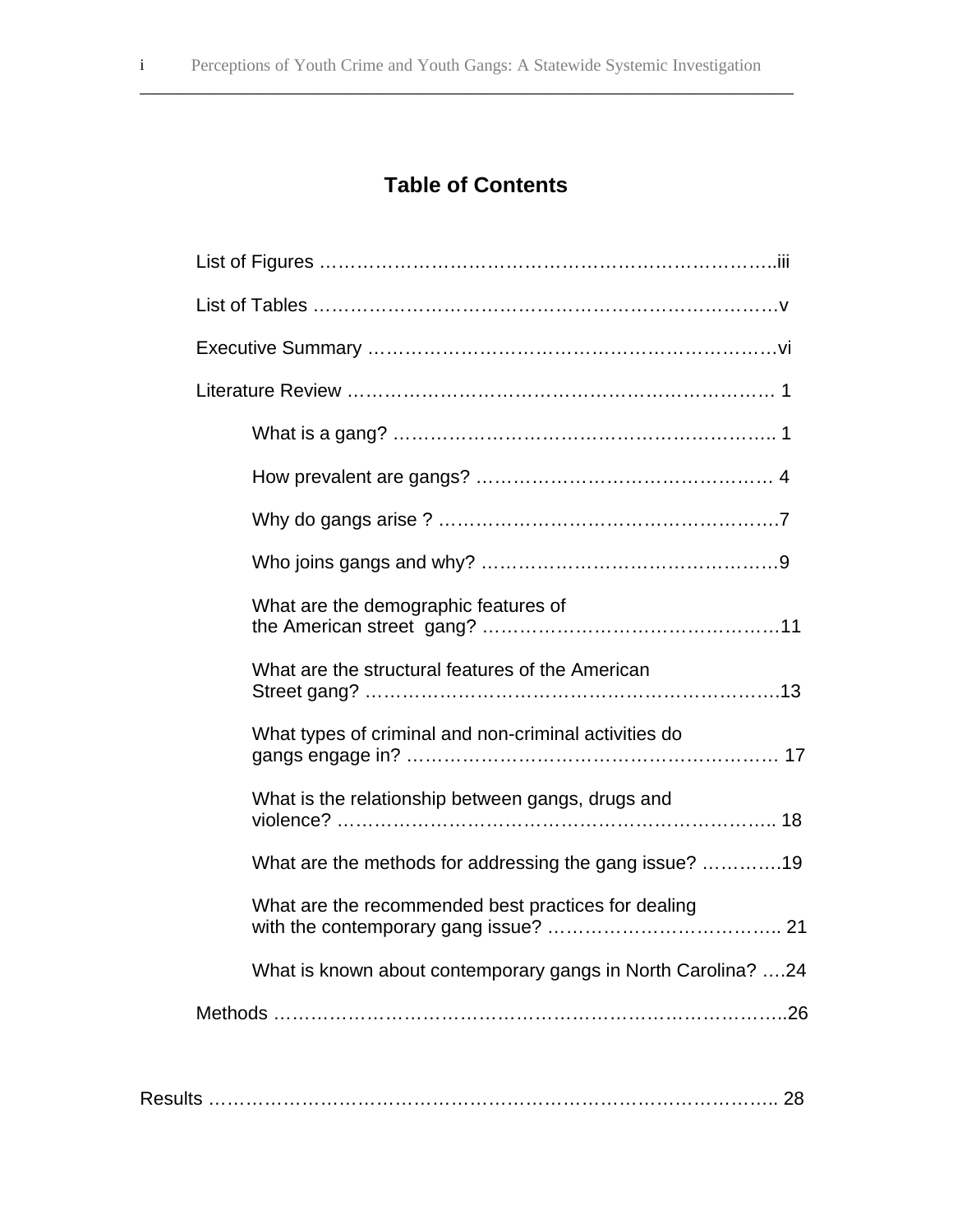| Perceptions of youth crime within the community 30                 |
|--------------------------------------------------------------------|
|                                                                    |
|                                                                    |
|                                                                    |
| The evolution of youth gangs in the community 41                   |
| Attributes of youth gangs in the community:Age 42                  |
| Attributes of youth gangs in the community: Race/Ethnicity 42      |
|                                                                    |
| Attributes of youth gangs in the community: Criminal Activity  44  |
| Attributes of youth gangs in the community: Identifying Features45 |
|                                                                    |
|                                                                    |
|                                                                    |
| Attributes of gangs in the schools: Race/Ethnicity48               |
|                                                                    |
| Attributes of gangs in the schools: Criminal Activities .49        |
| Attributes of gangs in the schools: Identifying Features51         |
|                                                                    |
|                                                                    |
|                                                                    |
|                                                                    |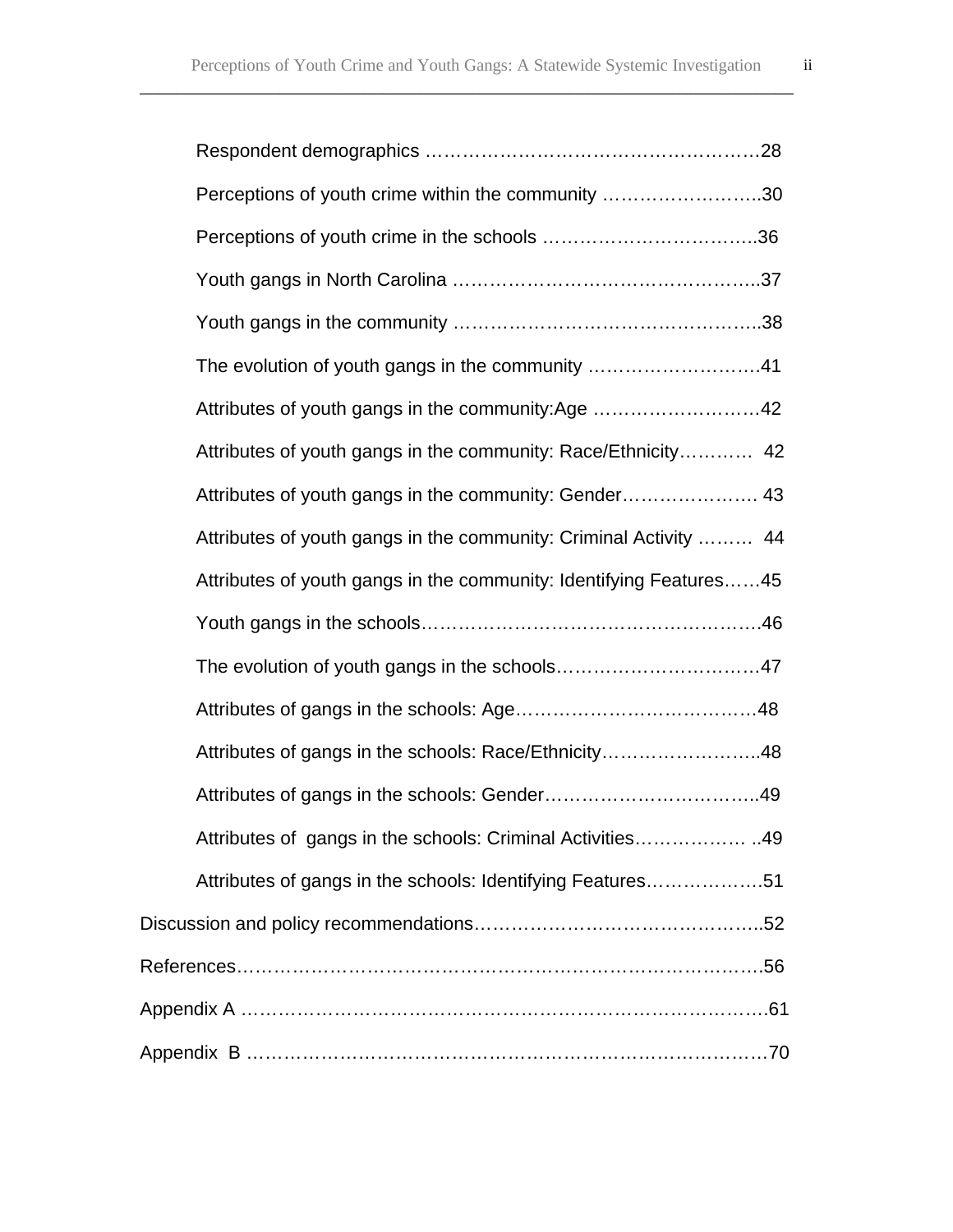## **List of Figures**

| Figure 1  | Average Number of Years Working with Youthful                                                                            |  |
|-----------|--------------------------------------------------------------------------------------------------------------------------|--|
| Figure 2  | <b>Respondent Perceptions of Youth Offenses</b>                                                                          |  |
| Figure 3  | Today's Typical Offender is more Violent than the                                                                        |  |
| Figure 4  | Today's Typical Offender is more Likely to have a Firearm<br>than the Typical Offender of Five Years Ago32               |  |
| Figure 5  | Today's Typical Offender is more Likely to use Drugs than the                                                            |  |
| Figure 6  | Today's Typical Offender is Younger than the Typical                                                                     |  |
| Figure 7  | Today's Typical Offender is more Likely to Offend as Part<br>of a group than the Typical Offender of Five Years Ago . 34 |  |
| Figure 8  | Percent Reporting Satanic Activity and the Presence of                                                                   |  |
| Figure 9  | SRO's Perceptions of School Related Offenses within the                                                                  |  |
| Figure 10 | Respondent versus Official Agency Position on the Recognition                                                            |  |
| Figure 11 | Agency Response after a Gang Presence was Identified in the                                                              |  |
| Figure 12 | Racial/Ethnic Composition of Gangs in the Community43                                                                    |  |
| Figure 13 | Percent of Gangs Engaging in Violent and Weapon                                                                          |  |
| Figure 14 | Percent of Gangs Engaging in Property and Drug                                                                           |  |
| Figure 15 | Percent of Gangs with Specific Identifying Features46                                                                    |  |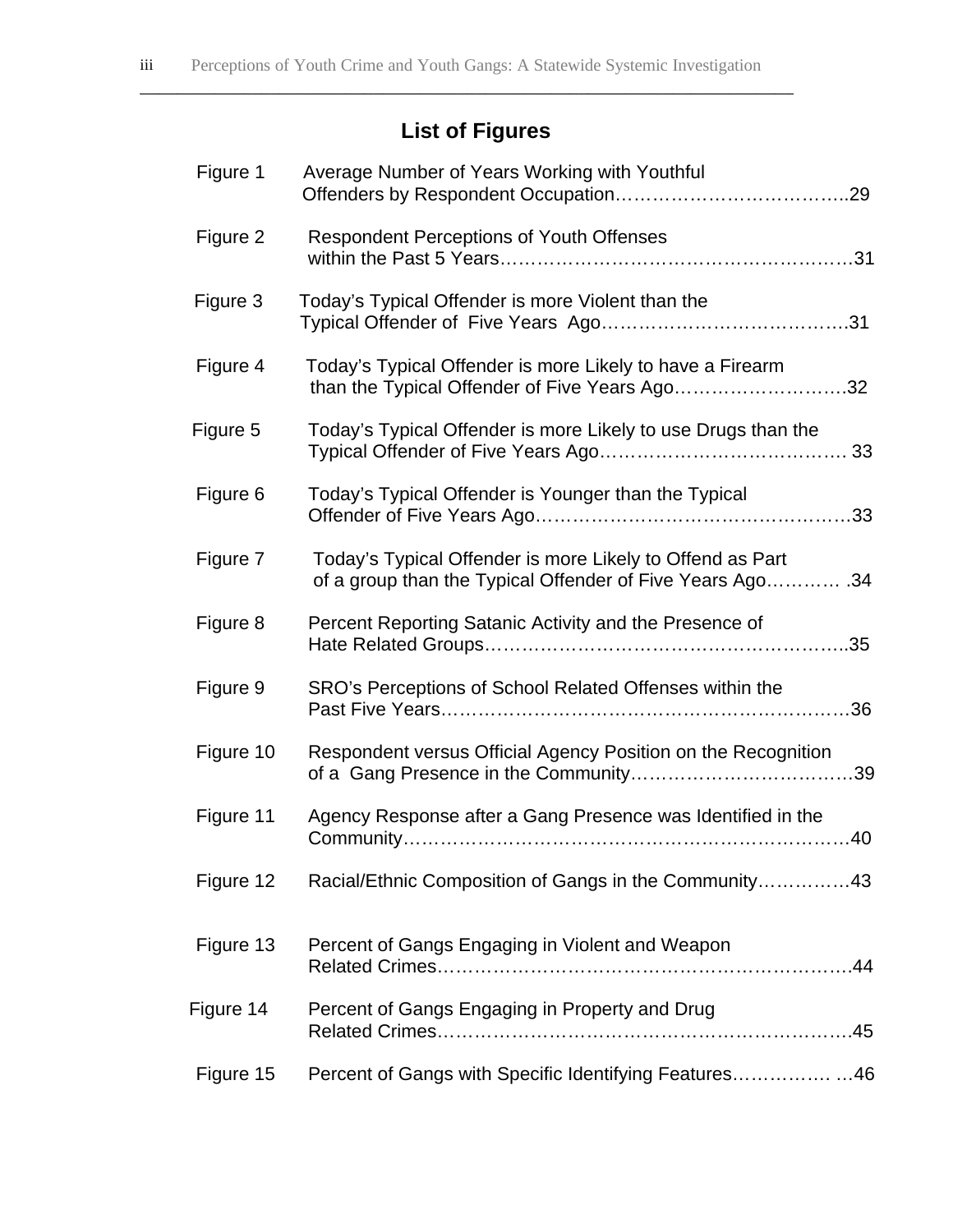| Figure 16 | Racial/Ethnic Composition of Gangs in the Schools 49         |  |
|-----------|--------------------------------------------------------------|--|
| Figure 17 | Percent of School Gangs Engaging in Violent and              |  |
| Figure 18 | Percent of School Gangs Engaging in Property and             |  |
| Figure 19 | Percent of School Gangs with Specific Identifying Features52 |  |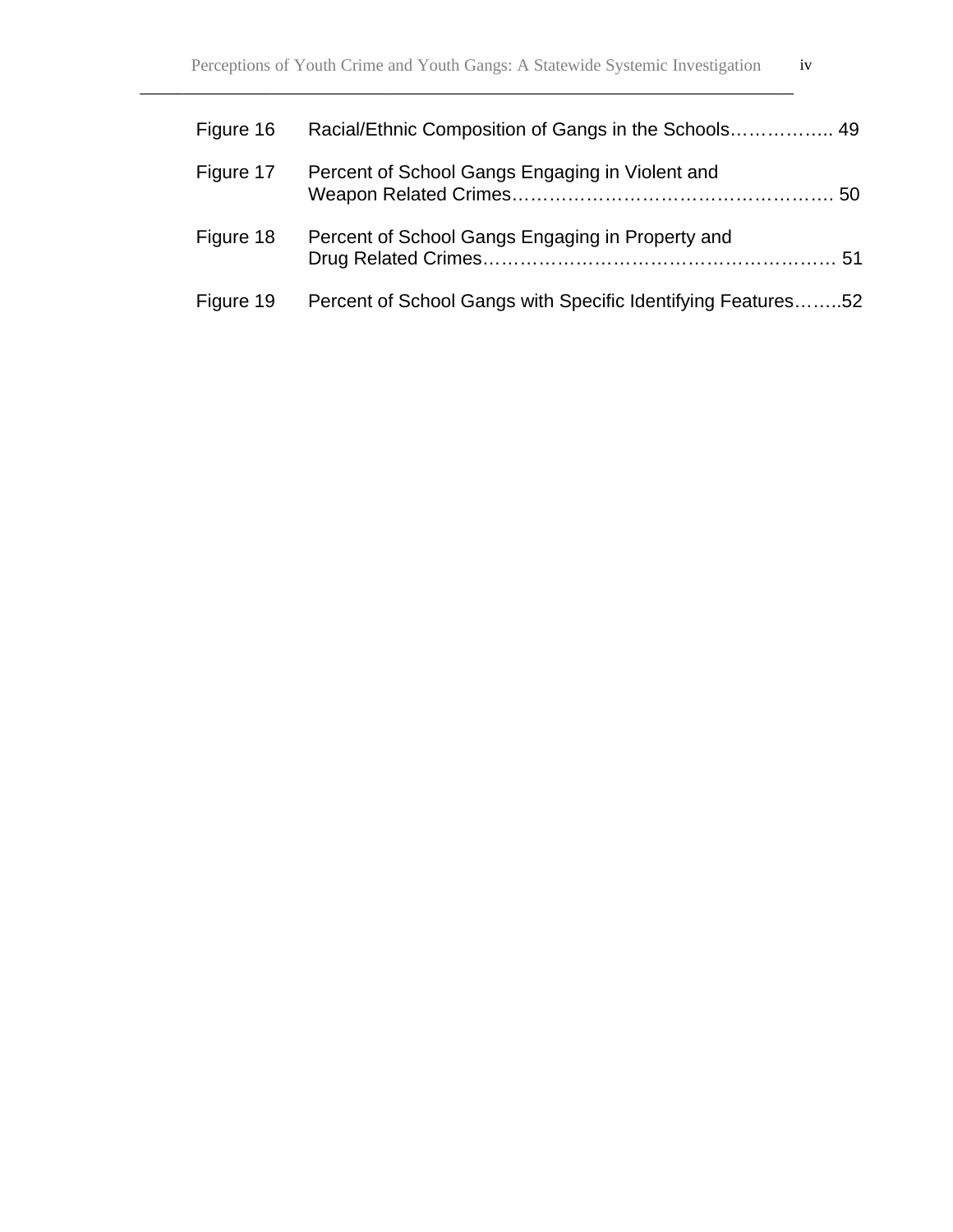## **List of Tables**

| Table 1 | Estimated Magnitude of Gangs in the United States6  |
|---------|-----------------------------------------------------|
| Table 2 | Survey Mailing and Return Rates by Criminal Justice |
|         |                                                     |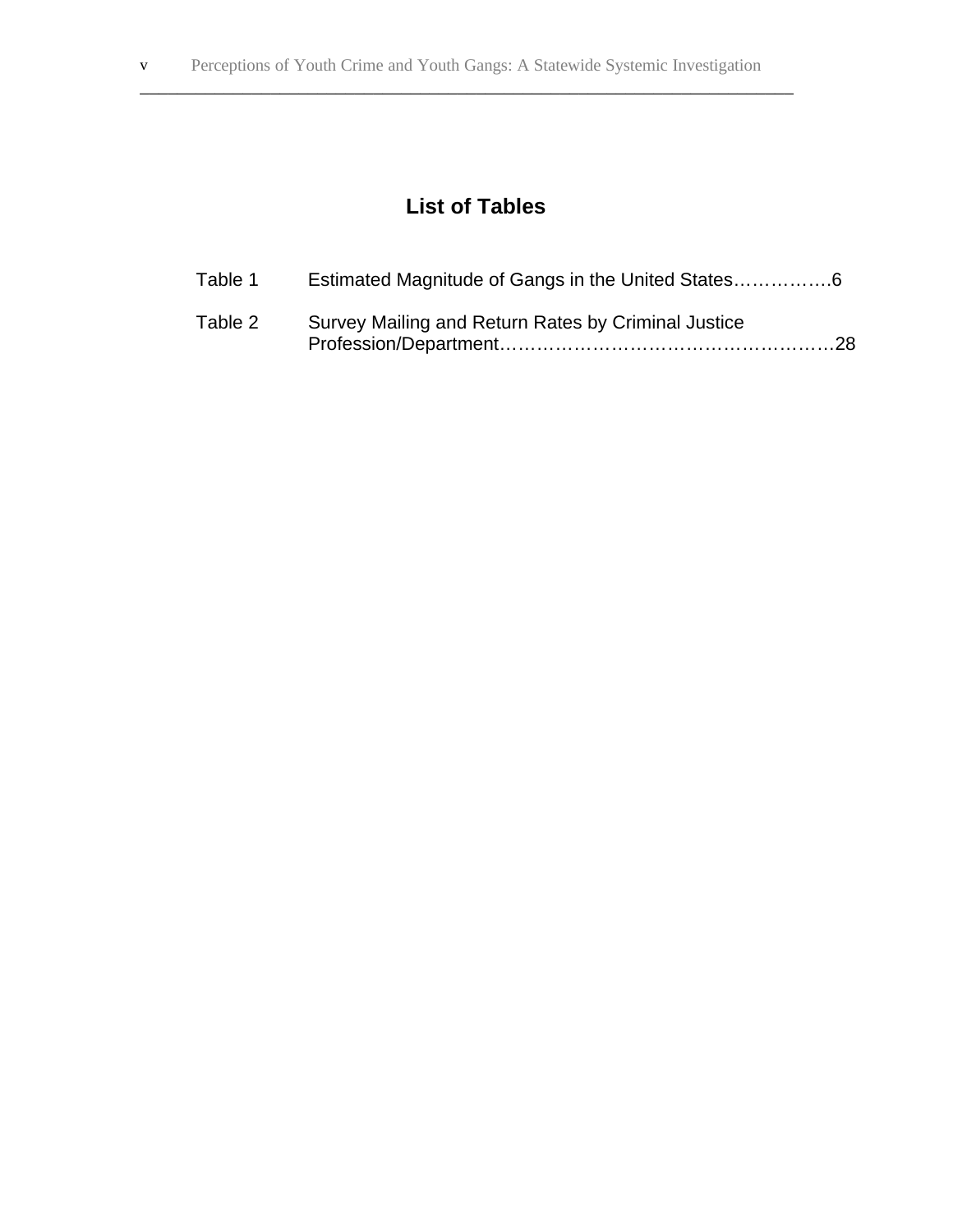## **Executive Summary**

\_\_\_\_\_\_\_\_\_\_\_\_\_\_\_\_\_\_\_\_\_\_\_\_\_\_\_\_\_\_\_\_\_\_\_\_\_\_\_\_\_\_\_\_\_\_\_\_\_\_\_\_\_\_\_\_\_\_\_\_\_\_\_\_\_\_\_\_\_\_

The issue of youth crime has become one of the most pressing problems at both the national and state level. Juvenile crime has increased since the 1970's with more juveniles being arrested, more being arrested for violent offenses, and many more children getting involved in criminal activity at younger ages. Drugs and an easier access to obtaining firearms have been posited as being causal factors for this increase in youthful criminal behavior.

The Governor's Office, the Governor's Crime Commission, the Office of Juvenile Justice, the General Assembly and the Department of Crime Control and Public Safety have all recognized the changing nature of youth crime in North Carolina and have made this issue a top priority for the new millennium. Positive proactive responses have been directed at developing programs, providing additional financial resources and implementing contemporary policies and legal mandates and revisions.

The purpose of this report is twofold: to identify current and historical perceptions about North Carolina's youth crime and to identify the nature and extent of a lesser studied phenomenon – youth gangs and their influence on the community and in the schools. Members were selected from the entire criminal justice continuum from School Resource Officers to court counselors and detention and training school facility directors and were administered a mail survey which sought to ascertain their perceptions of youth crime and youth gangs. A total of 433 surveys were returned with an overall response rate of 38.1 percent being attained.

Survey participants overwhelming reported that general youth crime has increased within their respective communities over the past five years with 77 percent reporting a noticeable increase. Only 3.6 percent reported a decline over the past five years, while 14.1 percent responded that youth crime has remained unchanged during this period. The remaining respondents were uncertain about the youth crime trends in their jurisdictions.

The most striking increases were reported for drug- related offenses and property crimes with 72.8 percent reporting an increase in drug crimes and 72 percent reporting an increase in property crimes over the past five years. Violent crimes were also reported as being slightly more problematic with 47.6 percent reporting an increase, 37.4 reporting no increase and 8.5 percent reporting a decline in these offenses over the five year period. Respondents were relatively equally balanced on the issue of firearm violations with 40.7 percent viewing no change, 36.2 percent reported an increase, with only 8.2 percent noting a decline in these offenses within the last five years. Perceptions of sex crimes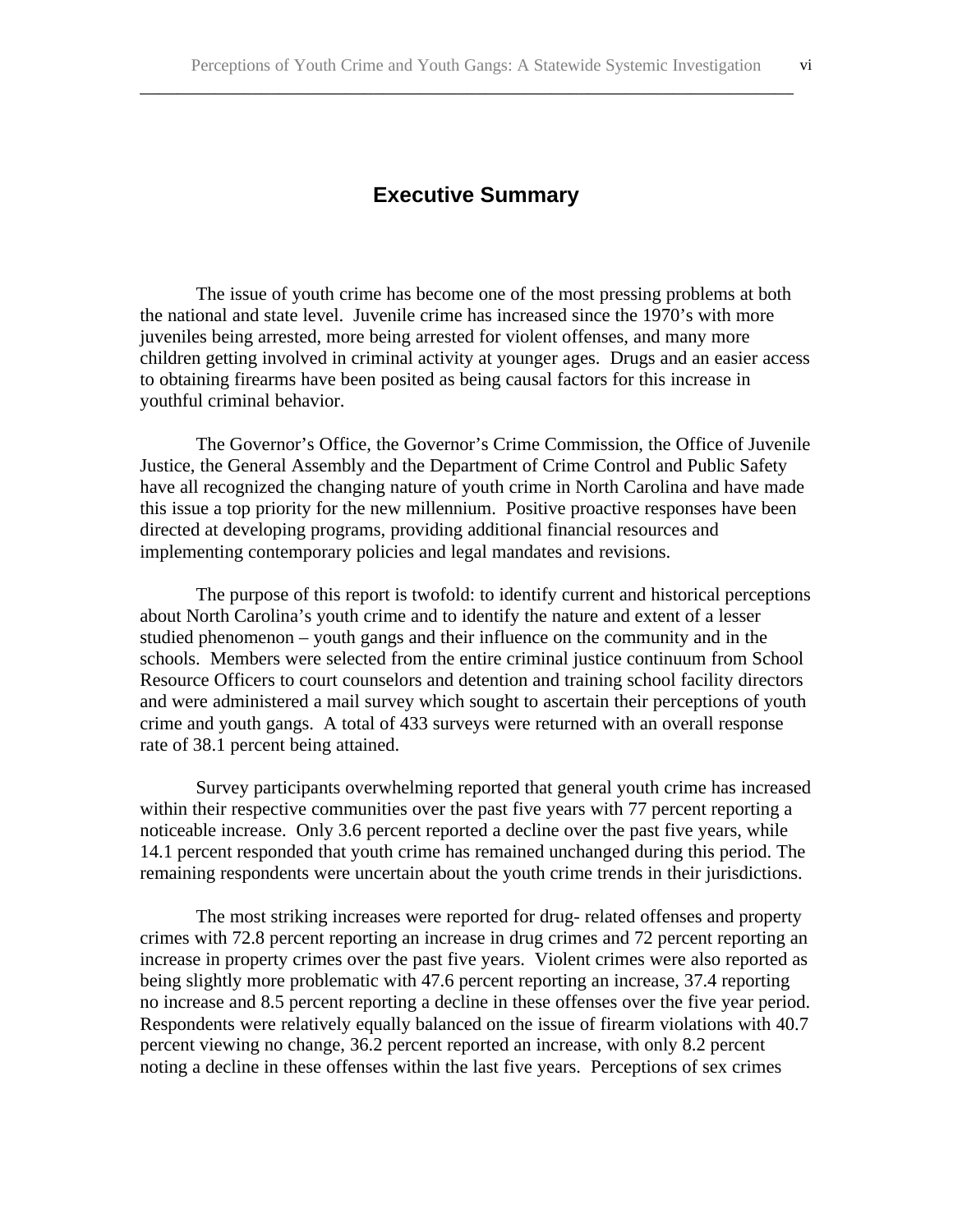were similar with 37.8 percent noting no change, 30.9 percent responding to an increase and 7.7 percent reporting a decline in these offenses.

\_\_\_\_\_\_\_\_\_\_\_\_\_\_\_\_\_\_\_\_\_\_\_\_\_\_\_\_\_\_\_\_\_\_\_\_\_\_\_\_\_\_\_\_\_\_\_\_\_\_\_\_\_\_\_\_\_\_\_\_\_\_\_\_\_\_\_\_\_\_

Respondents were also asked a series of questions which enabled them to draw comparisons between today's typical youthful offenders and those of five years ago. This facilitated not only the comparison of youth crime at an aggregate level but also facilitated historical comparisons to be drawn at the level of the individual youthful offender. The survey participants overwhelming agreed, or strongly agreed, that today's typical offender is a different breed from prior youthful offenders, even those of five years ago. Today's typical offender was described as being more violent, more likely to possess a firearm and use drugs, more likely to be younger and engage in a greater amount of collective, or group, criminal activity.

The School Resource Officers (SRO's) were also asked the same questions as those presented in the preceding section; however they were instructed to respond based on their perceptions of youthful offending and offenders within the context of the school and school grounds and **not** the community as a whole. This enabled the collection of **school specific** data which would provide short term trends concerning the perceptions of school violence and the nature of youthful offenders who commit criminal activity within the schools.

Fewer SRO's perceived an increase in school related crime over the last five years, however this increase was not as intense as the perceived increase in youth crime in the community. A lower percentage of SRO's reported a perceived increase when contrasted with those respondents who were queried about crime in the community. Less than half of the SRO's noted this increase (43.5%). A slightly greater number of SRO's perceived crime in their respective schools as remaining the same or declining (47.6%).

Based on the survey data the perceptions of youth related crime vary substantially with the perceptions of increasing youth crime being greater in the community and to a lesser extent in the schools. The SRO's perceived drug and property crimes as having increased over the past five years. The majority of the respondents perceived violent crime, firearm offenses, and sex crimes as remaining the same during this period.

While the SRO's perceptions of youth violence in the schools differed from those of criminal justice personnel who work in the community their perceptions of the typical youthful offender, who commits school related crime, paralleled their community counterparts. Perceptions of youth who commit school violence today versus five years ago indicate a similar offender profile. The majority of the SRO's noted that youth who commit school related crime are becoming younger, more violent, more likely to use drugs, carry a weapon and more likely to commit crime in groups versus the typical school related offender of five years past.

The survey respondents identified a total of 332 distinct gangs in North Carolina with at least 5,143 total members or an average of at least 15.5 (16) members per gang. This average gang size is consistent with Oehme's (1997) prior finding and suggests that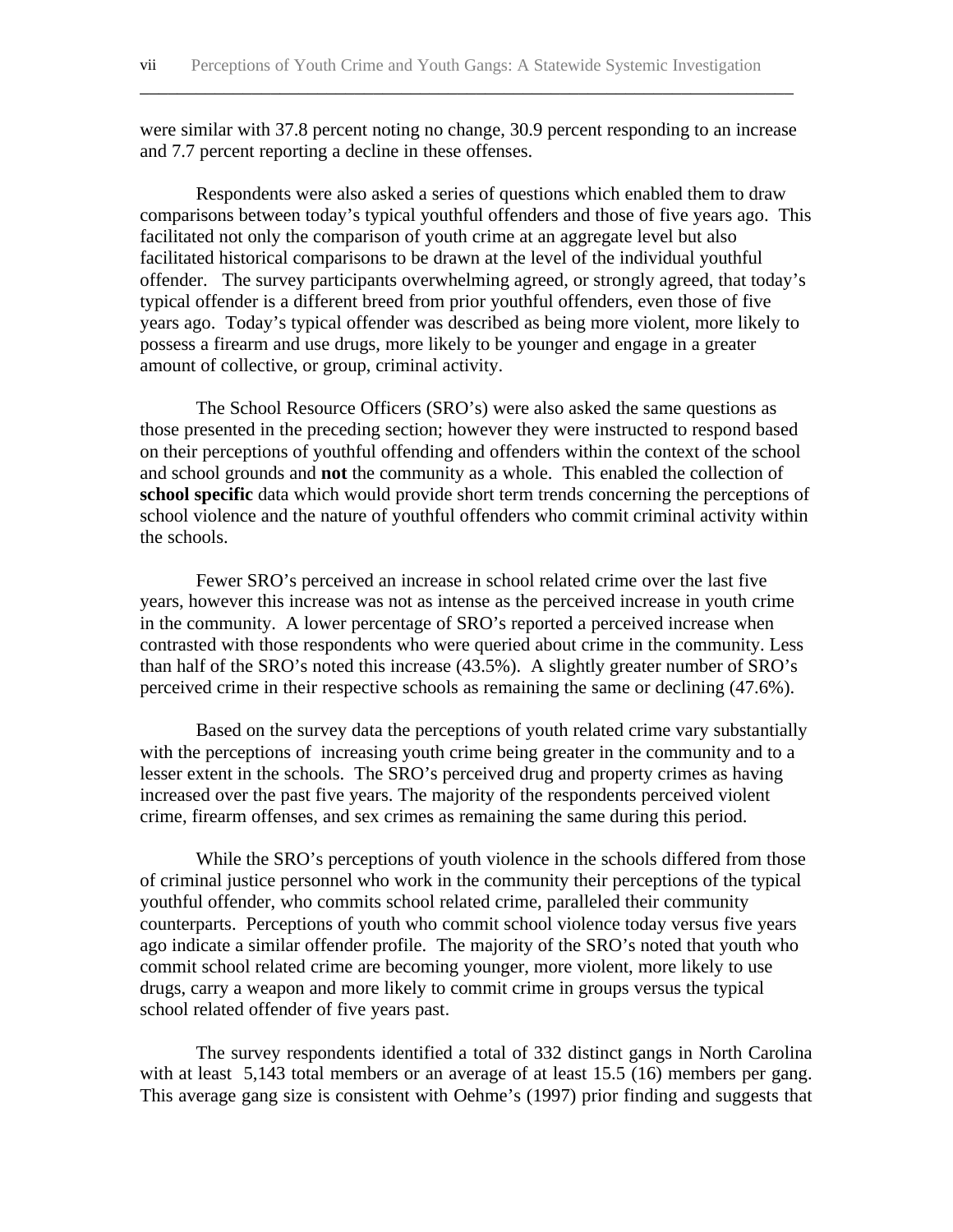individual gangs are not getting larger in terms of their membership. These gangs were located in 62 of the 94 counties (66%) in which a survey response was obtained. Of this number 171 were reported by the SRO's as being active in their schools or at least having one of their members in the classroom. Of the 5,143 total gang members 1,183, or 23 percent, were reported by the SRO's which indicates that nearly ¼ of the reported gang members are still in the classrooms of the state's public school facilities. These gang members, who are still within the schools, were found in 35 (37.2%) of the 94 counties in which at least one survey response was obtained. SRO's indicated that these gangs were present in at least 58 of the state's middle and senior high schools.

\_\_\_\_\_\_\_\_\_\_\_\_\_\_\_\_\_\_\_\_\_\_\_\_\_\_\_\_\_\_\_\_\_\_\_\_\_\_\_\_\_\_\_\_\_\_\_\_\_\_\_\_\_\_\_\_\_\_\_\_\_\_\_\_\_\_\_\_\_\_

While direct comparisons with Oehme's 1997 study are not possible due to differing sampling strategies it is at least informative to note that the number of gangs has risen from 127 gangs, since the early 90's when he collected his data, to the current 332. This represents an increase of 161 percent during the decade. Oehme found 2,772 members whereas the current studied identified 5,143 which represents an increase of 85.5 percent.

As previously mentioned a standard definition of what constitutes a gang was adopted in order to permit comparisons between gangs and across counties. The definition was drawn heavily from Klein's (1995) previous work. A four-pronged test was utilized in order to determine the types of gangs within the respondents' respective jurisdictions. Respondents were asked if youth tend to "hang out" in groups, if any of these groups demonstrated a commitment to criminal activity, if these groups acknowledged their collective identity through names, dress, graffiti or other means, and if these groups restricted their activities to certain geographical areas. Affirmative responses to all four questions would serve as an indicator that classic street gangs exist within the respondent's community.

Applying this four-pronged test greatly diminished the number of self-defined gangs from 332 to only 99. These 99 gangs represent the classic street gang which maintains a turf, identifies themselves as a gang and maintains a commitment to criminal activity. These 99 gangs have a total reported membership of 2,003 individuals and are located in 30 (31.9%) of the 94 counties for which at least one survey was returned.

Of these 99 gangs 52 were reported to be either active in the schools or at least have members who still attend school. These 52 school oriented gangs consisted of at least 471 reported members and are located in 18 different counties.

The respondents were asked a series of questions which dealt with the presence, or absence, of gangs in their respective jurisdictions; the length of time the gangs had existed there, the originating source of the gangs and the manner in which their agencies responded to the emergence of gangs. Roughly half (46%) of the respondents acknowledged a gang presence in their communities with a slightly lower percentage (41.5%) reporting no knowledge of this activity. Fewer participants reported that they were uncertain about the presence of gangs in their respective communities (12.5%).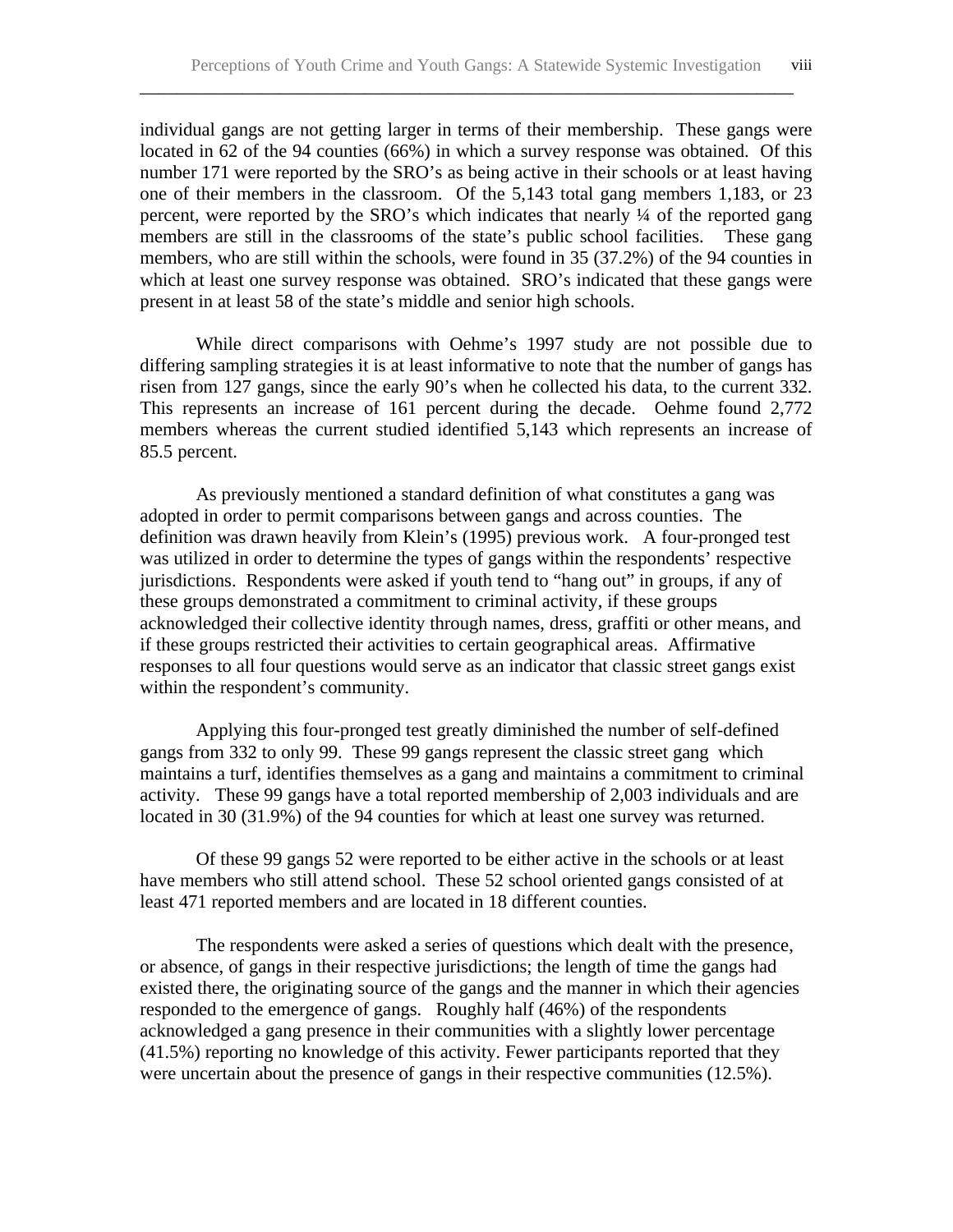The origin, or source from which the state's gangs emerged, parallels the existing gang literature with approximately half of the state's gangs originating completely at the local community level and half of the gangs' origins being a combination of local and extra community sources. Only 5.5 percent of the respondents indicated that all of their gangs migrated from other areas either with, or without, possessing ties to existing gangs from outside their jurisdiction. This confirms the presence of gang immigration yet supports the bulk of the existing literature which suggests that gangs are primarily home grown with local youth being less likely to have ties to the bigger and larger gangs of Chicago, Los Angeles and other major metropolitan areas. The issue of super gangs does not seem to apply as strongly in North Carolina as in other states.

More than half of the respondents (56.2%) indicated that today's youth gangs are not more, or less violent, than when they initially emerged in the community. This finding contradicts current gang research which suggests that gangs have become more violent over the years due to an increased accessibility to firearms. The study suggests that North Carolina's gangs are no more violent today than in the past. Slightly more officers agreed that gangs were more violent today (27.4%) than disagreed (16.4%).

Similarly, the majority of the respondents reported seeing little change in the extent to which youth gangs have become involved with drug sales. Nearly half (44.6%) noted no change in this behavior over time. More participants did note that gangs are more involved in selling drugs today (39.4%) than the percentage reporting that youth gang involvement in this crime has declined when compared to years past (16.0%).

Over half (51.9%) of those who responded to the survey noted an increase in the extent to which youth gangs have become more involved with possessing handguns. Over one-third (37.7) reported that this involvement has remained constant with today's youth gangs showing no substantial differences with regard to handgun involvement. Only 10.5 percent reported that today's gangs possess handguns less than when the gangs were initially identified in the community.

With the exception of increasing involvement with handguns it appears that today's gangs are roughly identical to those of the past. No significant changes were noted in terms of drug sales, violence and the organizational and compositional structure of the gangs. This lack of evolutionary growth or change may be due to the fact that the monitoring and tracking of gangs is a relatively recent endeavor. Since the average amount of time that gangs have been identified, by those who responded to the survey, was only three years it may be too early to have witnessed any substantial changes in the gangs. Future research and intelligence should be directed at studying these new gangs and tracking the changes that take place within them over time.

A considerable amount of variation was found in the ages of those gang members who were reported by the survey participants. Gang member ages ranged from 7 to 62 with the average gang member being 15 (15.5) years old. Of the 3,960 gang members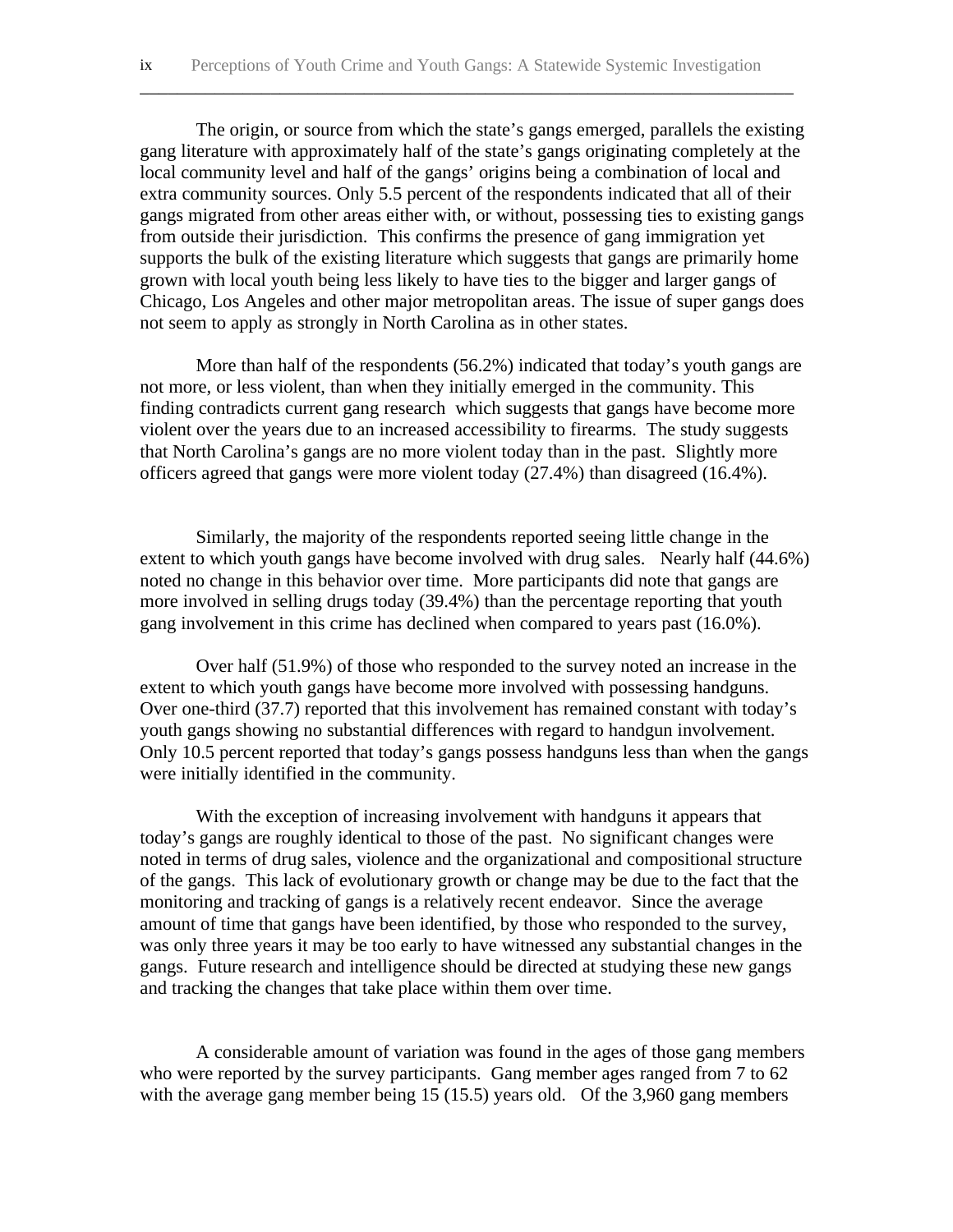who were identified in the community 2,063, or 52.1 percent, were 21 years old and younger and 851,or 21.5 percent, were juveniles under the age of 16.

A third (33.3%) of the reported gangs were comprised of strictly African-Americans, while all White gangs constituted 23 percent of the gangs. Asian gangs accounted for 10.8 percent, followed by Latino and Hispanic with 6.5 percent. Consistent with the existing gang literature North Carolina's gangs are becoming less homogenous with members of different races and ethnic backgrounds belonging to the same gang. These mixed gangs accounted for 25.9 percent of the total number of gangs reported.

The most common types of crime which are attributable to gangs and their members are violent crimes, with 69.9 percent of the gangs committing assaults and robberies, property related crimes (65.9 %) and drug possession with 62.1 percent of the gangs being involved with illicit substances. Drive-by shootings have not become as common with the state's gangs rarely engaging in this behavior. Extortion and weapons trafficking were also reported as being relatively rare crimes among the state's gang members.

One-third of the SRO's reported that gangs have been present in their schools from 2 to 4 years with 28.9 percent noting that gang members have been in the classroom for five years or more. Nine percent reported that gangs were a new phenomenon as having existed in the classrooms for one year or less.

The origin of these school related gangs closely resembles the evolutionary pattern as found in the general community with 55.1 percent of the SRO's noting that the gangs in their respective schools were a combination of local, home grown gangs and gang members who immigrated from other schools or communities. Slightly more than one-third (36.7%) noted that all the gangs in their schools were formed by, and consist of, local youth.

A comparative analysis of today's school related gangs with those of the past reveals a strikingly different profile when compared with the changing nature of gangs in the community. A greater percentage of SRO's, as compared to those respondents who were asked to describe gangs in the community, noted that today's school related gangs are becoming more violent (40.1 % versus 27.3%). Gang members in the schools also appear to have become more involved with drug sales as half of the SRO's agreed that this crime has increased over time. Gang members in the schools are also more likely to be involved with firearms as 70.1 percent of the SRO's believed this to be more problematic today.

Based on the survey responses of the SRO's it appears that school related gangs and their gang members have evolved in a more drastic manner over time when compared to the evolution of those gangs who conduct their activities in the community. School gangs are becoming more violent, engaging in more drug selling activities, more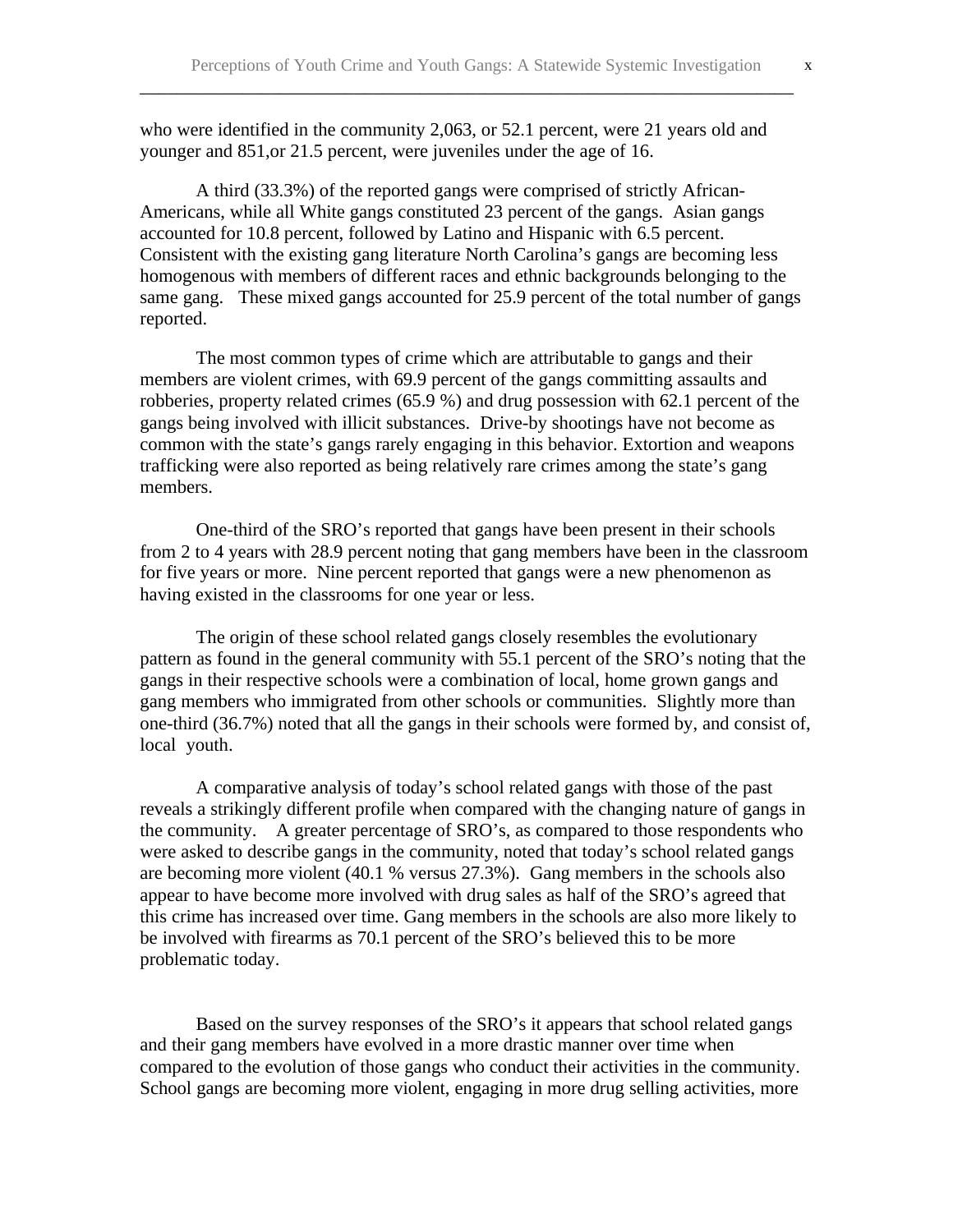vandalism and are more likely to possess firearms than their predecessors. Their organizational structure appears to have changed also with many gangs being reported as possessing a greater degree of solidarity and having a far greater degree of internal cohesiveness than prior school related gangs.

\_\_\_\_\_\_\_\_\_\_\_\_\_\_\_\_\_\_\_\_\_\_\_\_\_\_\_\_\_\_\_\_\_\_\_\_\_\_\_\_\_\_\_\_\_\_\_\_\_\_\_\_\_\_\_\_\_\_\_\_\_\_\_\_\_\_\_\_\_\_

The racial and ethnic composition of the gang members in the schools varied from those gangs found within the community with a larger percentage of African-American gang members being reported as existing within the state's public schools (52.4 % versus 33.1%). School gangs were found to be more homogenous with only 18.9 percent of the reported gangs being identified as possessing members of more than one racial or ethnic group. White youth gangs constituted 18.9 percent of the sample with Asian and Latino gangs representing 3.5 percent each.

SRO's responded that documented cases, for the specific crimes listed, had occurred in their schools or were aware that the schools' gang members engaged in these criminal activities. Fewer school gang members were reported as being violent, as compared to the community based gangs, but more than half of the SRO's (54.4%) did report violent activities. Slightly more SRO's reported that school gang members were engaging in drug possession (65.7%) versus those respondents who were queried about gangs in the community (62.1%). Drug trafficking and extortion were less common among the school gang members, however 21.6 percent of the SRO's had knowledge of this activity among their gang members.

Graffiti (48%) and weapons possession (47%) were reported as being common practices of the school gang members with almost half of the SRO's seeing these activities. Property crimes were also frequent with 55 percent of the SRO's acknowledging these types of crimes. Motor vehicle theft and weapons trafficking were rarely observed among the school gang members.

In order to adequately address the issue of gangs in the communities and schools state and local policy makers and criminal justice professionals should take a rigorous proactive approach and implement the following recommendations.

- K Deny the denial. Agencies must identify and gather intelligence information on groups that are likely to become gangs at a later date in the future. Agencies must acknowledge a gang presence in their community and not ignore the issue. Typically, agencies deny gangs until a serious gang related crime occurs which brings this issue under public and media scrutiny. It is far easier to acknowledge and address the issue of gangs **before** such an incident occurs than afterwards.
- K Lose the "West Side Story" mentality. Agencies must realize that not all gangs are found in poor inner city areas and that not all gangs maintain "turf" or even readily distinguish themselves in some manner. There is no single stereotype which is applicable to all youth gangs. Agencies which look for the stereotypical gang and gang members may only be hitting the tip of the proverbial iceberg.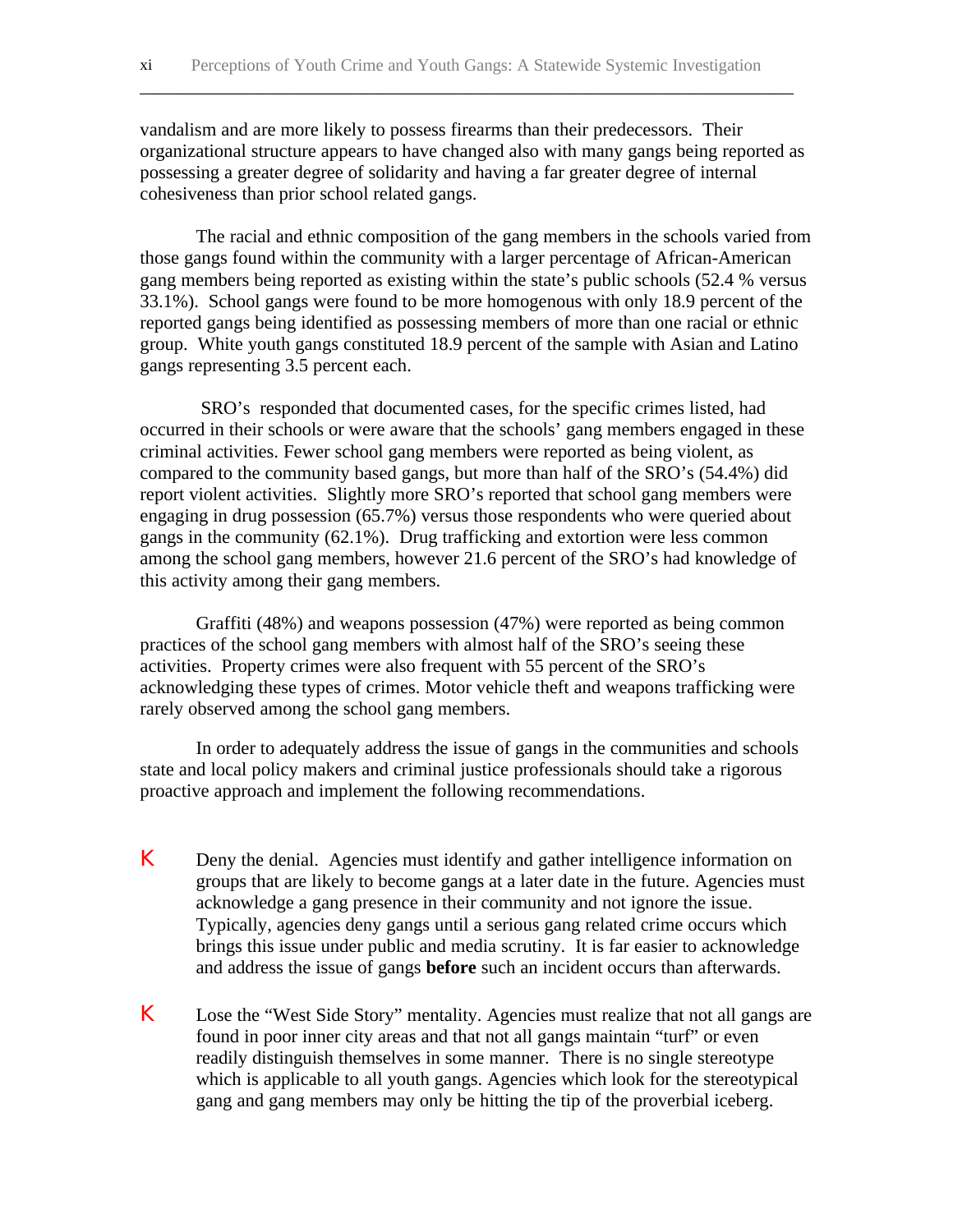K Adequately match resources and needs. Agencies should establish procedures and programs which correspond to the level of gang activity in their respective jurisdictions. Some agencies, with a minimal level of gang activity, may only require intelligence information, while agencies with a full blown problem may need to establish inter, or intra, departmental gang task forces.

- K Utilize existing technology. Agencies should incorporate the use of the Internet into their gang tracking initiatives as well as use it as a vehicle for sharing information with other agencies. Agencies should utilize digital cameras for photographing gang members and their graffiti. The issue of establishing a statewide gang information database should be revisited and encouraged.
- K Program evaluation efforts should be intensified. Research and program evaluations should be conducted which seek to determine the efficacy of existing gang intervention and prevention programs. This work should identify what works and under what conditions these programs have proven to be successful. Exemplary programs should be replicated in other areas.
- K Research and intelligence gathering should be conducted for non-traditional youth groups. The current study identified the existence of skinheads, paramilitary organizations and hate based groups within the state. Efforts should be directed at studying these groups before they become more pervasive in order to be adequately prepared to develop intervention and suppression strategies.
- K Monitor gang organizational ties and migration patterns. More work should be aimed at exploring the extent of gang allegiances to other local, state, and national gangs. Gang immigration and emigration patterns should be scrutinized closely in order to prevent the formation of super gangs.
- K Collaboration efforts must be intensified. Schools, law enforcement agencies, probation and court counselors' offices must communicate and share information on gangs and gang members. Agencies should avoid becoming protective of ,and territorial with, their gang knowledge, information and expertise.
- K Target at-risk children. Efforts should be made to identify those children who possess some, or all, of the warning signs for future gang involvement. Programs should be developed specifically for these children which include a gang resistance, or gang awareness type, component.